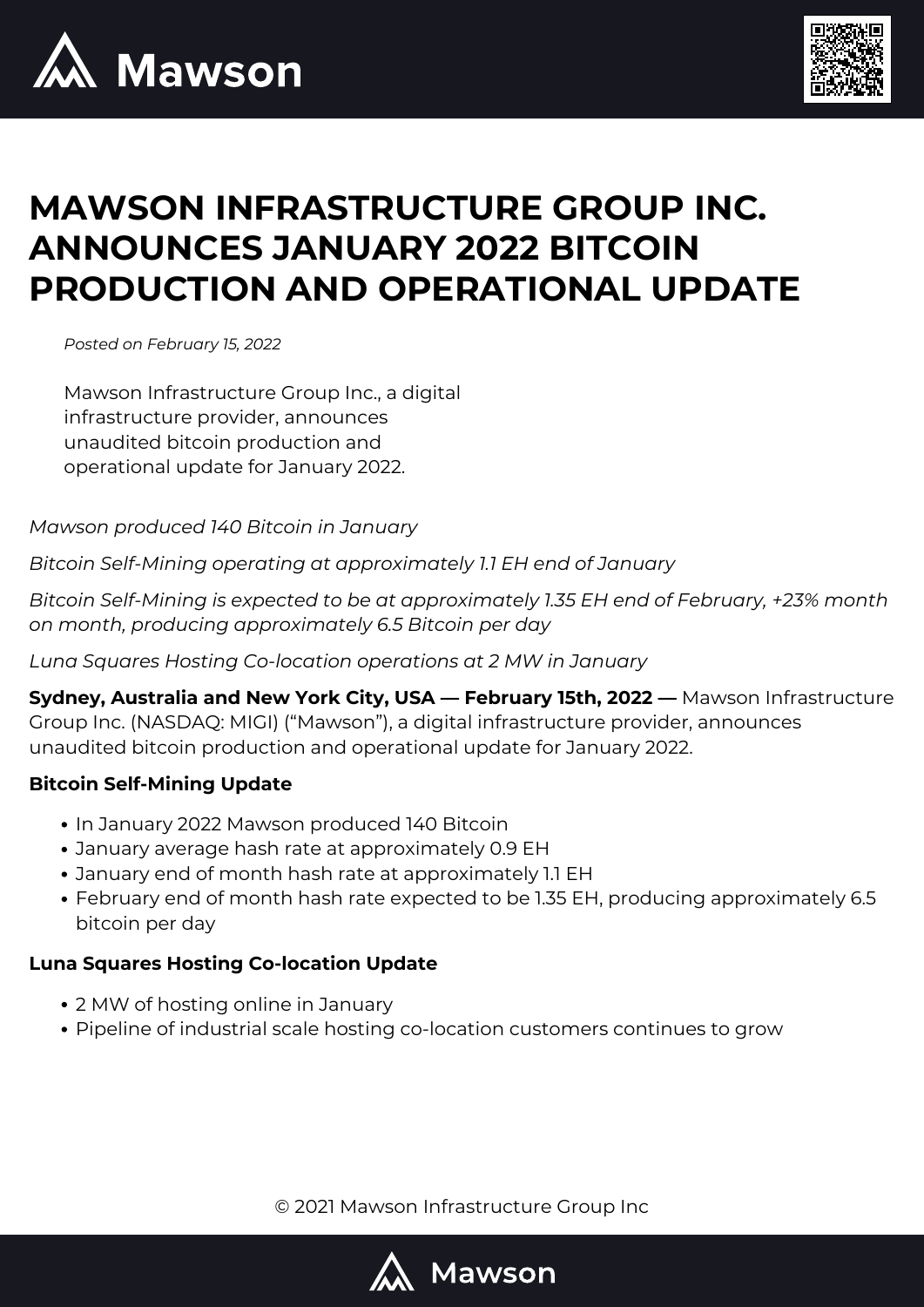



# **Operational Update**

- Midland, Pennsylvania facility: civil works ongoing, first Modular Data Centers (MDCs) with a full complement of Bitcoin miners expected to be online in March 2022.
- Sandersville, Georgia facility: 60 MW expansion ongoing with an additional 13 MDCs to be deployed in February.
- Australian facility: expansion ongoing with civil works continuing, transformers arriving in February, and an additional 7 MDCs expected on site in March, with the facility expected to be fully online by April 2022.

#### **Expected Hash Rate Growth**

Mawson expects Bitcoin Self-Mining to be at 3.35 EH by Q2, 2022, and a target of 5 EH online by early Q1 2023 reiterated.

# **Hash Rate Growth (EH)**



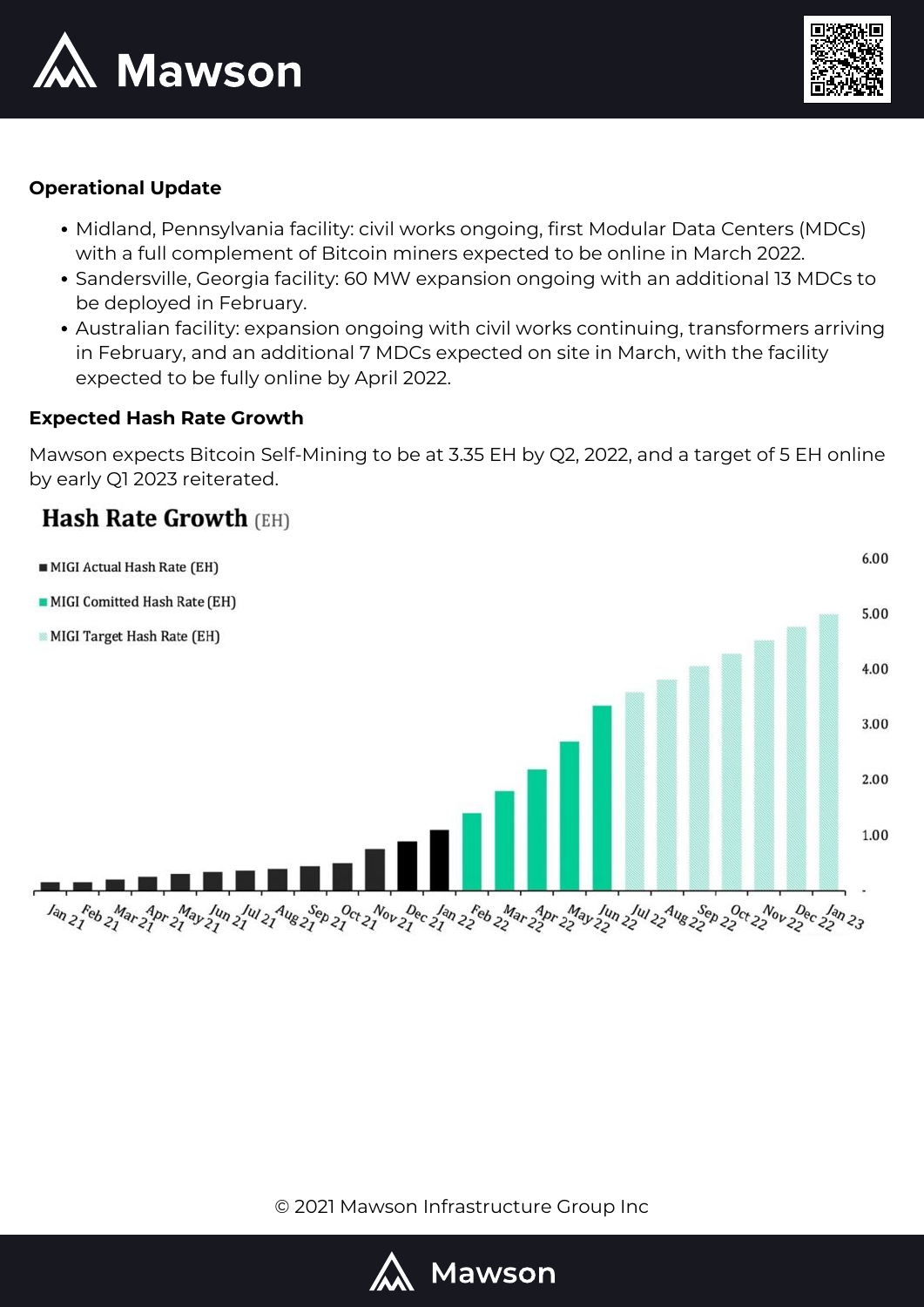# $\bigwedge$  Mawson





*James Manning, CEO and Founder of Mawson, said, "January was a period of rapid growth for Mawson – operationally we crossed above the 1 Exahash (EH) level for the first time, ending the month at approximately 1.1 EH, a major milestone for the business. We are now focused on the rapid growth at our Georgia, Pennsylvania and Australian facilities, and continue to assess new sites for our growing business. Demand for our Luna Squares colocation business continues to grow and we look forward to updating shareholders on this front in due course."*

About Mawson Infrastructure

Mawson Infrastructure Group (NASDAQ: MIGI) is a digital infrastructure provider, with multiple operations throughout the USA and Australia. Mawson's vertically integrated model is based on a long-term strategy to promote the global transition to the new digital economy. Mawson matches sustainable energy infrastructure with next-generation mobile data center (MDC) solutions, enabling low-cost Bitcoin production and on-demand deployment of infrastructure assets. With a strong focus on shareholder returns and an aligned board and management, Mawson Infrastructure Group is emerging as a global leader in ESG focused Bitcoin mining and digital infrastructure.

For more information, visit: [www.mawsoninc.com](https://www.mawsoninc.com)

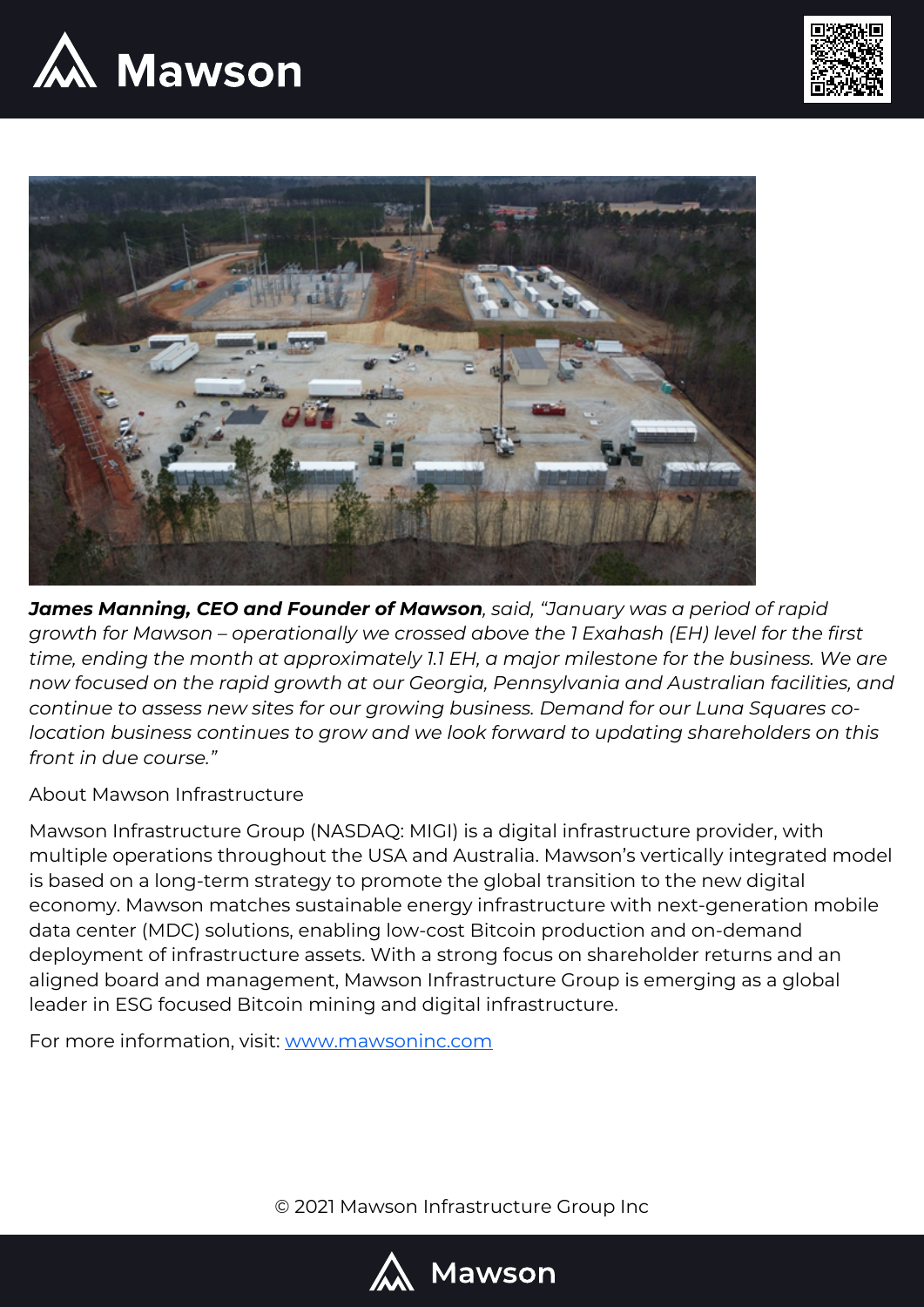



# CAUTIONARY NOTE REGARDING FORWARD-LOOKING STATEMENTS

Mawson cautions that statements in this press release that are not a description of historical fact are forward-looking statements within the meaning of the Private Securities Litigation Reform Act of 1995. Forward-looking statements may be identified by the use of words referencing future events or circumstances such as "expect," "intend," "plan," "anticipate," "believe," and "will," among others. Because such statements are subject to risks and uncertainties, actual results may differ materially from those expressed or implied by such forward-looking statements. These forward-looking statements are based upon Mawson's current expectations and involve assumptions that may never materialize or may prove to be incorrect. Actual results and the timing of events could differ materially from those anticipated in such forward-looking statements as a result of various risks and uncertainties, which include, without limitation, the possibility that Mawson's need and ability to raise additional capital, the development and acceptance of digital asset networks and digital assets and their protocols and software, the reduction in incentives to mine digital assets over time, the costs associated with digital asset mining, the volatility in the value and prices of cryptocurrencies and further or new regulation of digital assets. More detailed information about the risks and uncertainties affecting Mawson is contained under the heading "Risk Factors" included in Mawson's Annual Report on Form 10-K filed with the SEC on March 1, 2021 and Mawson's Quarterly Report on Form 10-Q filed with the SEC on November 15, 2021, and in other filings Mawson has made and may make with the SEC in the future. One should not place undue reliance on these forward-looking statements, which speak only as of the date on which they were made. Because such statements are subject to risks and uncertainties, actual results may differ materially from those expressed or implied by such forward-looking statements. Mawson undertakes no obligation to update such statements to reflect events that occur or circumstances that exist after the date on which they were made, except as may be required by law.

Investor Contact

# **USA**

Brett Mass 646-536-7331 [brett@haydenir.com](mailto:brett@haydenir.com) [www.haydenir.com](https://cts.businesswire.com/ct/CT?id=smartlink&url=http%3A%2F%2Fwww.haydenir.com&esheet=52442022&newsitemid=20210608005720&lan=en-US&anchor=www.haydenir.com&index=1&md5=add50d679a4ebf6b21412cff8f9ad6b6)